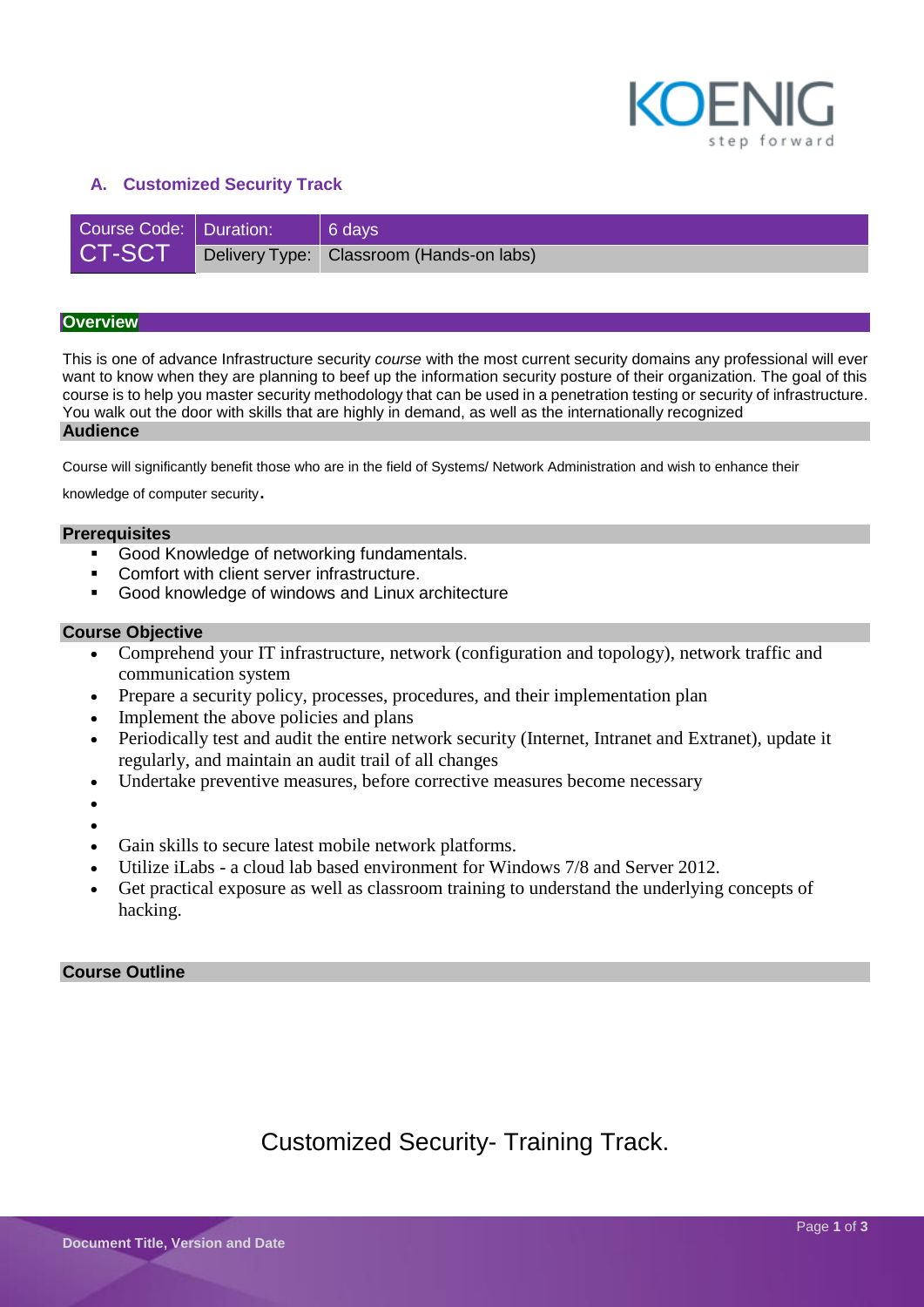

# Duration: - 6 Days

## **Day-1**

### 1. **Security Fundamentals**

- o The Information Security Cycle
- o Information Security Controls
- o Authentication Methods
- o Cryptography Fundamentals
- o Security Policy Fundamentals

#### 2. **Security Threats and Vulnerabilities**

- o Social Engineering
- o Physical Threats and Vulnerabilities
- o Network-Based Threats
- o Wireless Threats and Vulnerabilities
- o Software Based Threats

# **Day-2**

#### **Parameter Defense security systems**

Introduction to Firewall

Firewall rules and policies.

Router introduction

#### **Hardening and security of Router**

Proxy server functioning

Security Concerns of Proxy

Case Study.

# **Day 3**

#### **Control and monitor Filter Configuration**

Configure antivirus software for real time scanning at the gateway

#### **OS and Application Server Security System**

OS Security